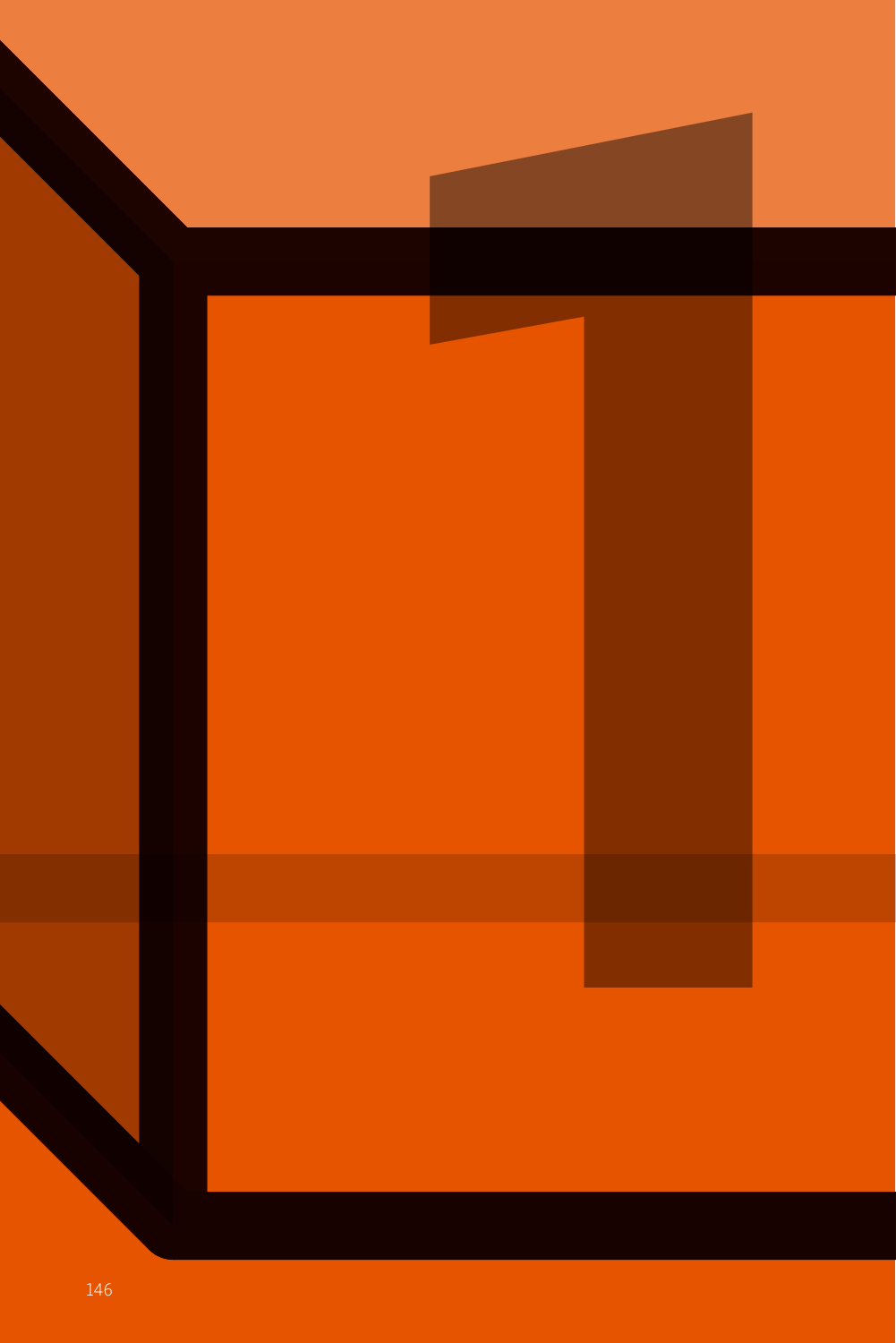# Building Block 1 Introducing the Economy

Getting a feeling for economic matters. What is the economy, why is it important, how is it embedded in the larger social and natural world, what are the main current societal challenges, and what roles do its experts, economists, have?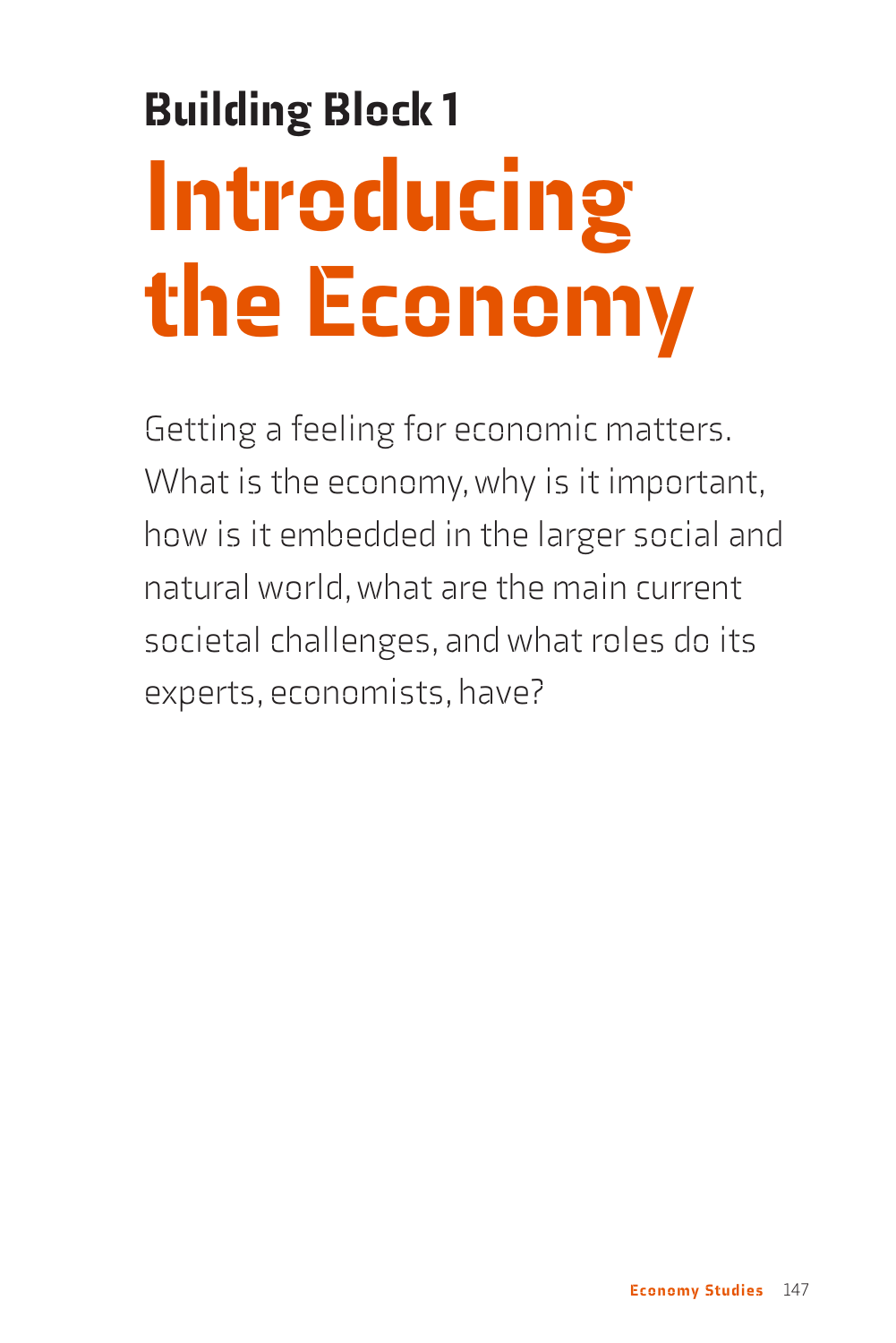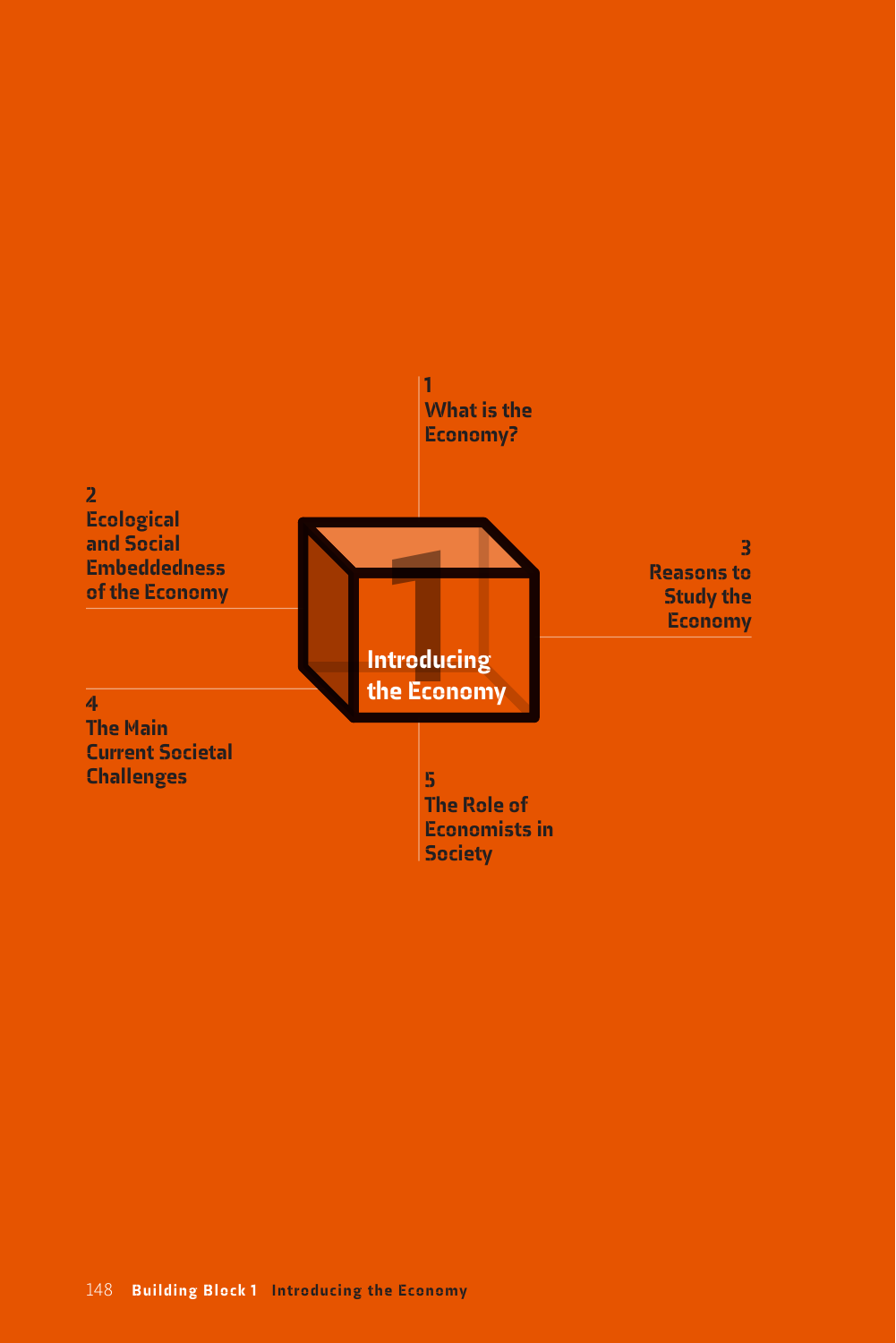### What

Economics education is about preparing the next generation of economists for their future roles in society. Therefore, it is crucial that economics programmes help students to develop their understanding of how the economy is embedded in the wider social and ecological world. It is about asking seemingly simple questions that go to the core of what economists are concerned about: What is the subject-matter of the study, why is it relevant, how does this relate to other fields, and what does it mean to become an economist?

#### Why

Introducing the subject-matter of the economy and its relevance is foundational for any economics programme. This basis informs the entire programme and every course students will take. Clearly introducing students to the subject-matter of their study allows them to see the bigger picture and put the different elements of the programme in context. Furthermore, it motivates students and helps them understand why studying economics is worthwhile. In contrast, failure to properly introduce and contextualise the general subject matter will lead to demotivated students and fundamental misunderstandings throughout the programme.

#### Contrast with current programmes

Currently, economics programmes usually begin with teaching mathematics or highly abstract models. As such, an introduction to the field as a whole is often missing. When a more general introduction is given, it often focuses on *thinking like an economist*, that is, thinking in neoclassical models, which is described as 'the correct way'. We believe that instead of convincing students to follow a particular point of view or study methodology (see also *Foundation 1: The Philosophy of Economy Studies*), an economics education should start by introducing the field of study more broadly and in particular the topic of study: 'the economy'.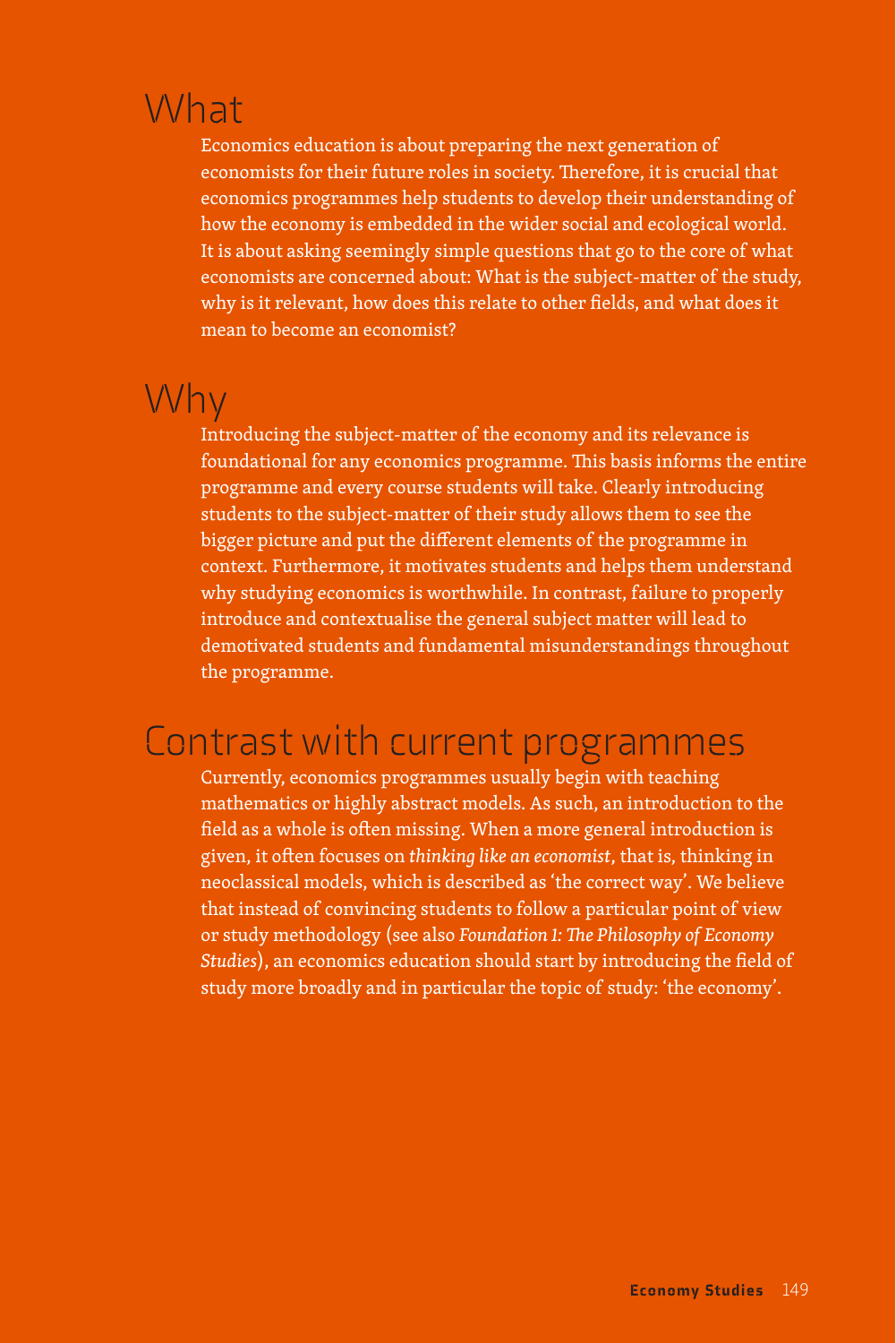# *Let's start at the very beginning A very good place to start When you read, you begin with A-B-C When you sing, you begin with do-re-mi*

#### **Maria von Trapp – The Sound of Music**

In economics, models play an important role. However, before studying a conceptual model of something, it is important to clearly scope and define what exactly it is that one is studying as also outlined in the chapter *Foundation 1: The Philosophy of Economy Studies*. This first building block therefore introduces the subject-matter of economics: the economy. It helps students to grasp what it is they are studying, why it is such an important topic, and how the economy is interrelated with other aspects of our world. Furthermore, in this building block, students explore the question of what we seek in our economy, are introduced to the most important challenges of today, and take a look in the mirror: what does it mean to be an economist and what do and don't they do?

This building block primarily aims to raise questions, rather than provide answers. Before delving into various forms of knowledge, theories and methods, students need to be motivated, to feel grounded in the field, and to have a basic delineation of what it is they will be doing. We therefore suggest using this building block early on in programmes. It touches on many subjects which are covered in more depth in other building blocks, and does so intentionally as a high-level introduction to gain a good overview; to understand 'the big picture'.

#### 1 What is the Economy?

When we personally started our studies in economics, we had a rather vague idea of what the field entailed. We were aware that it had something to do with money, companies and politics, and that it was crucially important for the functioning of society. That was about it. Such a deep lack of awareness, we think, is fairly standard for beginning students, as high-school economic programmes often focus more on business topics. Therefore, it is crucial to introduce students to the thing they are supposed to become experts on. Without such an introduction, students would, and do, learn about specific topics and methods, without understanding why they learn these things and of what larger whole these are part. A shared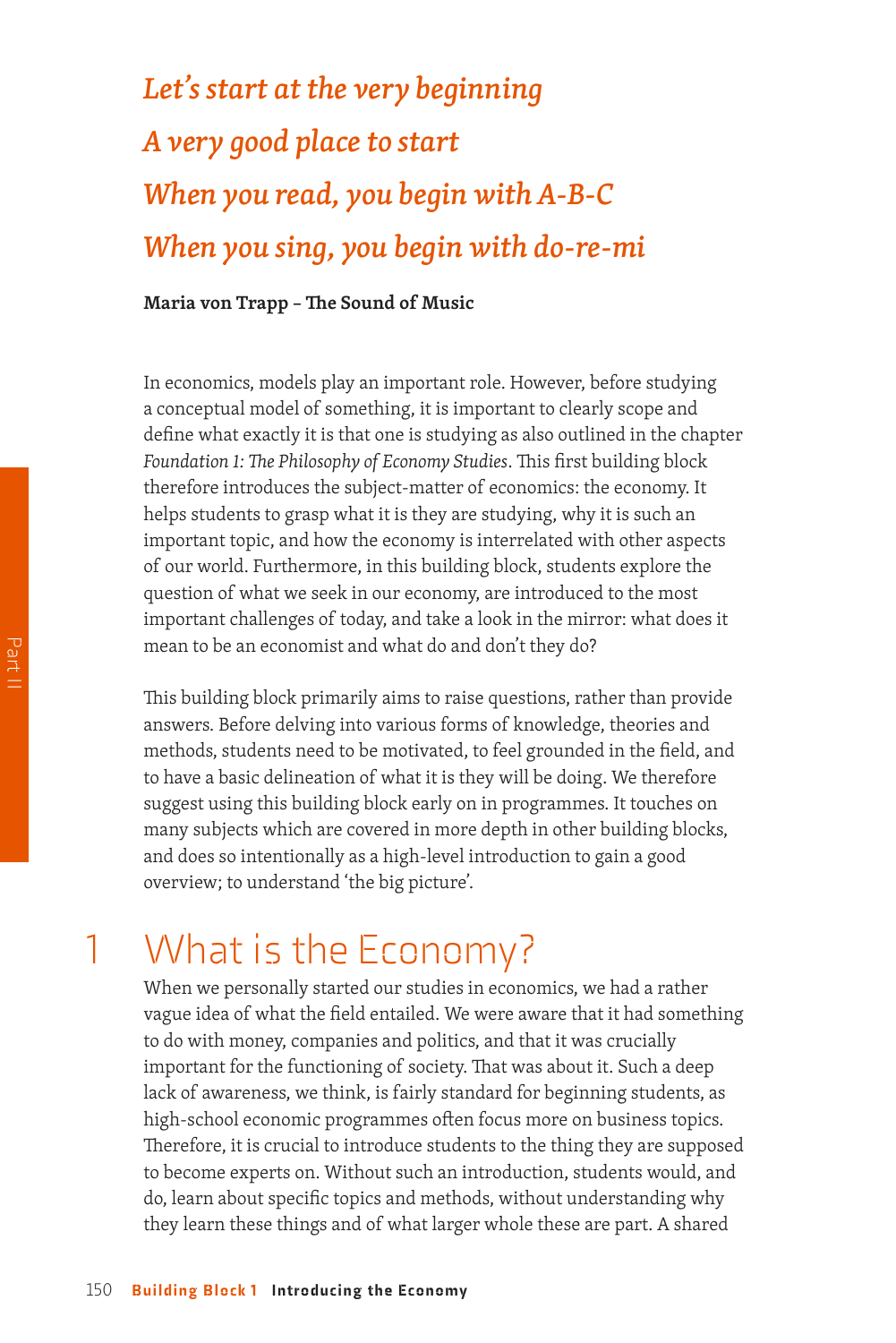understanding of the subject-matter should therefore be built, as soon as the programme begins.

An important first step in economics programmes is to introduce the core concepts defining what the economy is: the systems of resource extraction, production, distribution, consumption and waste disposal through which societies provision themselves to sustain life and enhance its quality. To develop a feeling for how these processes can be organised, it can be useful to discuss the major actors and institutions of an economy. That is, the government, big and small private companies, cooperatives, labour unions and employers associations, households, banks, regulatory and civil society organisations. Other aspects of the economy one can introduce to students are the primary, secondary, tertiary, quaternary and quinary sectors, as well as the formal and informal sectors. There is no need here to go deeply into theory or empirics, it is much more important that students begin to understand how these various entities and concepts relate to each other and form a larger system.

Economics programmes should start by helping students to get a feeling for economic matters. This can, for example, be done by taking the economic sections of newspapers and discussing recent economic events. A more conceptual introduction into what the economy is can be given with the material listed below. A useful material could be 'Economics: The User's Guide' by Chang, as it provides an accessible bird-eye overview of the economy.

A valuable exercise in economic awareness is the following: let students analyse and describe the provisioning processes they engage in and encounter in the course of a single day. For instance, students might realise that they perform a lot of unpaid work to take care of themselves, such as preparing food, cleaning, washing, and that such work is also performed by family members and friends. When they go to a shop to buy something, they would have to ask themselves how that company operates and where it gets its inputs from. If the student pays by card, the bank also plays a role in his or her economic activity and becomes part of the exercise.

Another aspect might be that these daily provisioning processes are embedded in an institutional framework of standards, labels and regulation by government or consumer associations which play a role in economic coordination. When the student comes to class for a lecture, for example, various questions arise: how is education organised, who performs what work and how is it financed? A link can then be made with other processes, as the education is (partially and indirectly) financed through the taxes paid on the product that was bought earlier in the shop.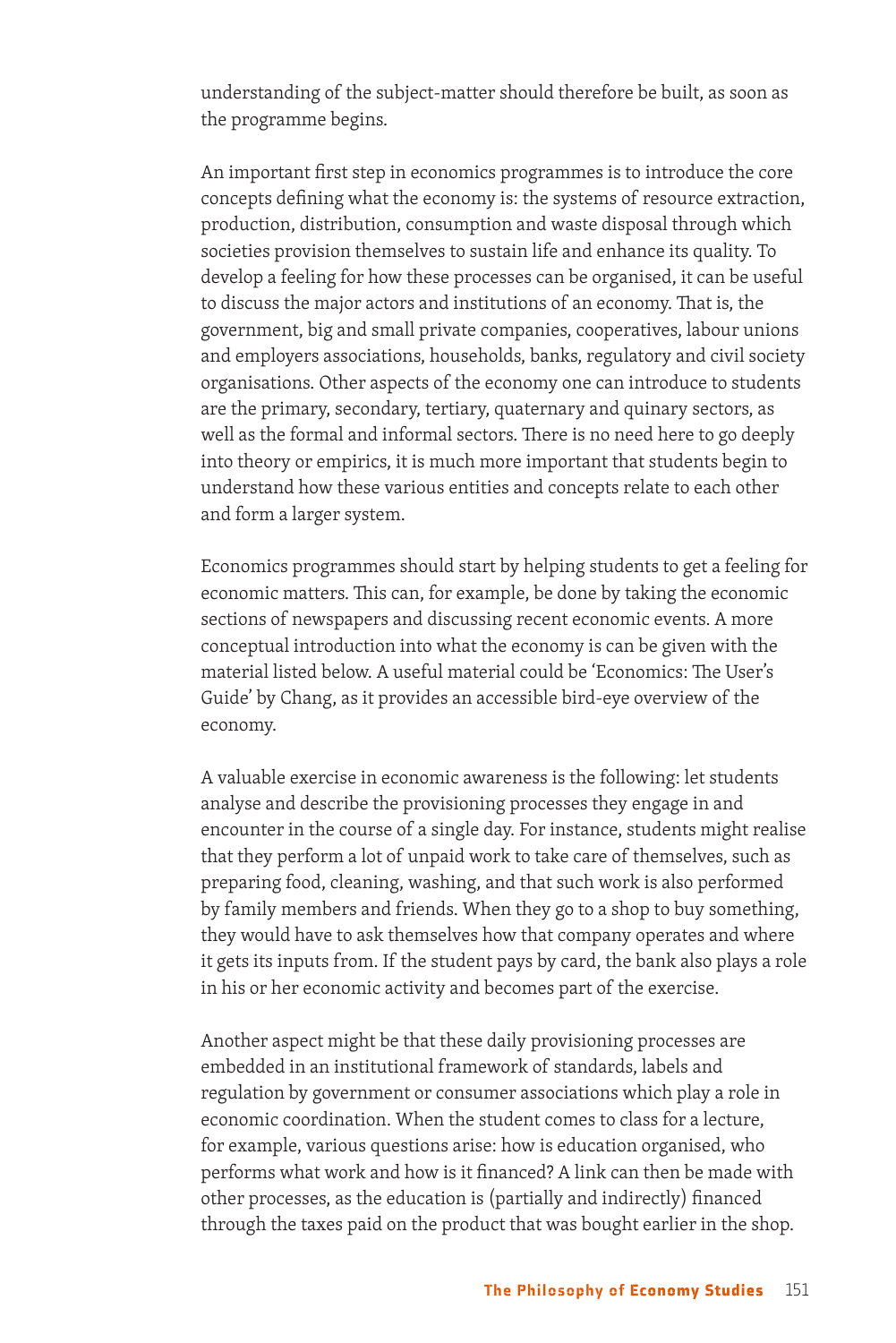If the student goes to a local sports club, which runs a competition as a volunteer-based association, this provides another type of economic setting to analyse. In terms of exercises, this could be coupled with a weekly assignment to analyse a student's own economic daily life, making use of the concepts introduced that week.

In general, we suggest briefly touching upon the various constituent elements of economies, but saving the details for building blocks 2, 5, 6 and 8. This first building block should provide a bird's eye overview of the system as a whole.

# 2 Ecological and Social Embeddedness of the Economy

The economy does not exist in a vacuum. It is embedded in the ecological and social world with much (and ever-changing) overlap and interaction. Without understanding what this embedding looks like, it is very hard to understand the economy itself. In addition, an understanding of this embedding greatly facilitates the application of economic knowledge. Finally, it helps motivate students, who often come to the programme carrying concerns about larger societal and environmental issues (such as international development, climate change, pandemics, and human well-being or happiness). They know that economic dynamics greatly determine such issues, and hope to gain an understanding of how, exactly, these systems are related and what can be changed.

Since this first building block can only provide a brief vista on the embeddedness of the economy, its main goal is to get students thinking and questioning. More detailed answers will come later in the programme. Several of the theoretical approaches discussed in *Building Block 8: Economies Theories*, and *Tool 1: Pragmatic Pluralism* offer useful starting points to stimulate students' questions.

For instance, institutional economics provides insights into the ways economic dynamics are interrelated with social and legal systems. Feminist economics has important insights on not only economic gender dynamics, but also care work and unpaid work in general. And ecological economics provides easily grasped theoretical models to show how economic activity is situated within life-supporting ecosystems. In terms of the interface between economy and ecology, there are several other emerging fields, of which industrial ecology seems particularly promising.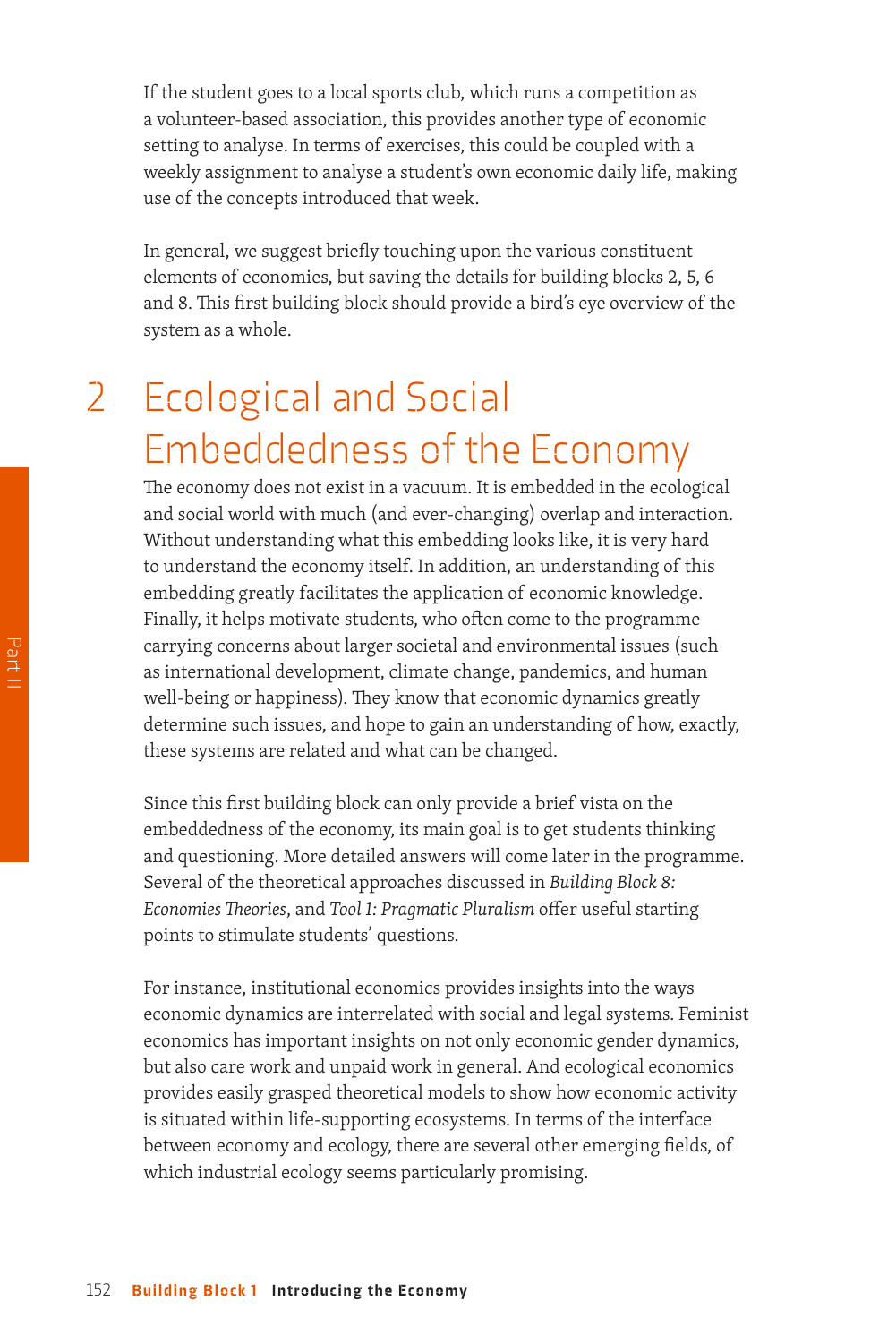Economic sociology studies the social processes within the economy and how the latter is embedded in larger societal structures. Political economy focuses on the interaction and connections between politics and the economy. Economic anthropology analyses how people understand and make sense of economic life and how this is connected to larger cultural and meaning-making processes in human societies.

In discussions on the embeddedness of the economy, the question of boundaries may arise: what do we still consider 'the economy'? As in every field, the exact boundaries are widely debated, as discussed in the chapter *Foundation 1: The Philosophy of Economy Studies*. While exploring these debates could be interesting, it is more important that students develop a rough understanding of the interfaces between the ecological, social and economic realm. For example, care work, institutions and ecosystems are essential for the workings of economies, but cannot be reduced to being simply economic phenomena. We suggest that economics education focuses on how these things shape the functioning of the economy, leaving the entire ecological and social realm to other scholars to study.

A good start is basic instruction in the economic strands of ecological, feminist and institutional economics as well as related fields such as economic sociology and political economy. If the lecturer does not have training in these fields, we suggest using introductory chapters of the respective textbooks and recorded lectures. In addition, it can be useful to have scholars from these fields give guest lectures: biologists, sociologists and political scientists. This is generally most productive when these lecturers have experience with working on interdisciplinary teams with economists, so that they can also explain how the economists can contribute to better understanding the world.

Interdisciplinary Economics provides an overview of five neighbouring sub-disciplines, such as economic sociology. economy.st/interdisciplin



Again, it can also be very fruitful to ask students to debate these matters for themselves: how is the economy related to the social and ecological world? Getting students to develop their thinking on this simple question will most certainly make for lively workshop classes, and lead to increased motivation and curiosity later in the programme.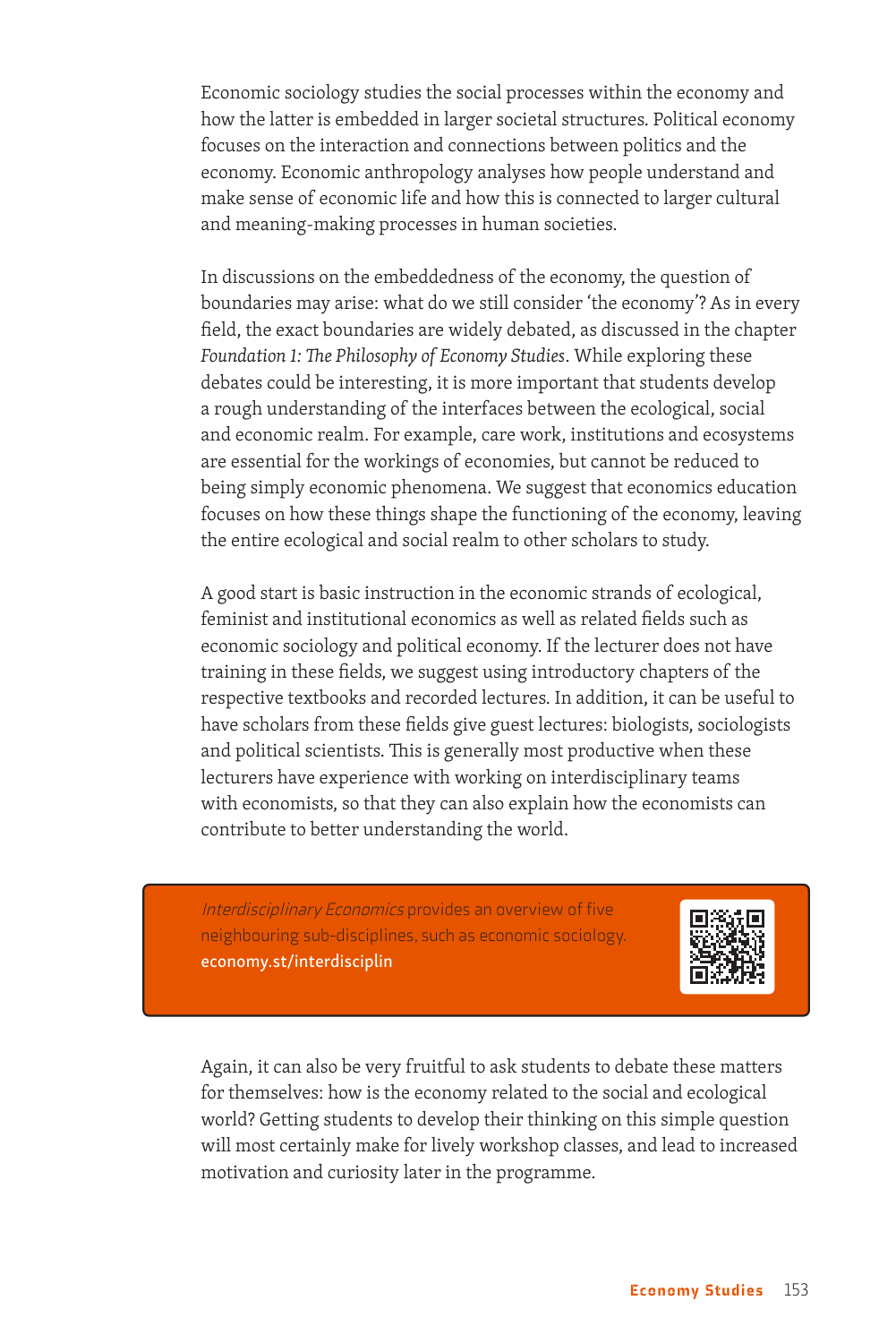### 3 Reasons to Study the Economy

Why do we study the economy, other than as a purely intellectual pursuit? What makes this field of knowledge such a socially vital one? Many economics programmes fail to discuss their own *raisons d'être*. We believe this is a serious omission. Students will be far more motivated if they are prompted to think about the possible purpose(s) of their work, and consequently about their own place in society.

Here, a useful distinction is between goals, more broadly, and measurements, more specifically. As for goals, we try to understand the economy, *so that* we can alter economic resource extraction, production, distribution, consumption and waste disposal processes such that societies are better able to provision themselves to sustain life and enhance its quality. Where 'better' can be more abundant, fair, reliable, sustainable, healthy, fun, or meaningful, or so that we or our family, company, town, or country, can gain more relative wealth, security, independence, power or social cohesion. In chapter *Foundation 4: Values* we discuss these different interpretations of goals of an economy in more detail. Subsequently, to see whether we are attaining those goals, we need measurement tools, such as Gross Domestic Product, the Human Development Index, the Gross National Happiness Index, the Better Life Index, and the Genuine Progress Indicators.

Self-evident as these 'goals' of economic policy may seem, they need to be determined by societies at different levels and may conflict or at least vary so much that universal measuring sticks do not suffice. If we leave this undiscussed, it will be difficult for students to realise when they are giving normative advice, and how to chart their own course in these waters. Rather than teaching general ethical theory (for example utilitarianism, deontology and virtue ethics), we propose to directly focus the philosophical lens on economic questions. Presenting and confronting students with concrete cases in which normative goals conflict with each other can be very useful in developing professional skills. In this way, besides becoming familiar with normative debates and arguments, students learn how economic decisions are often about considering multiple goals and finding the best compromise.

It may be useful to teach this section of the building block in conjunction with the previous one, on ecological and social embeddedness of the economy. We encourage teachers to also use their personal passions and interests to convey to students why the economy is so important. Another approach could be to let students debate among themselves why the economy is important and what economic outcomes they think are crucial.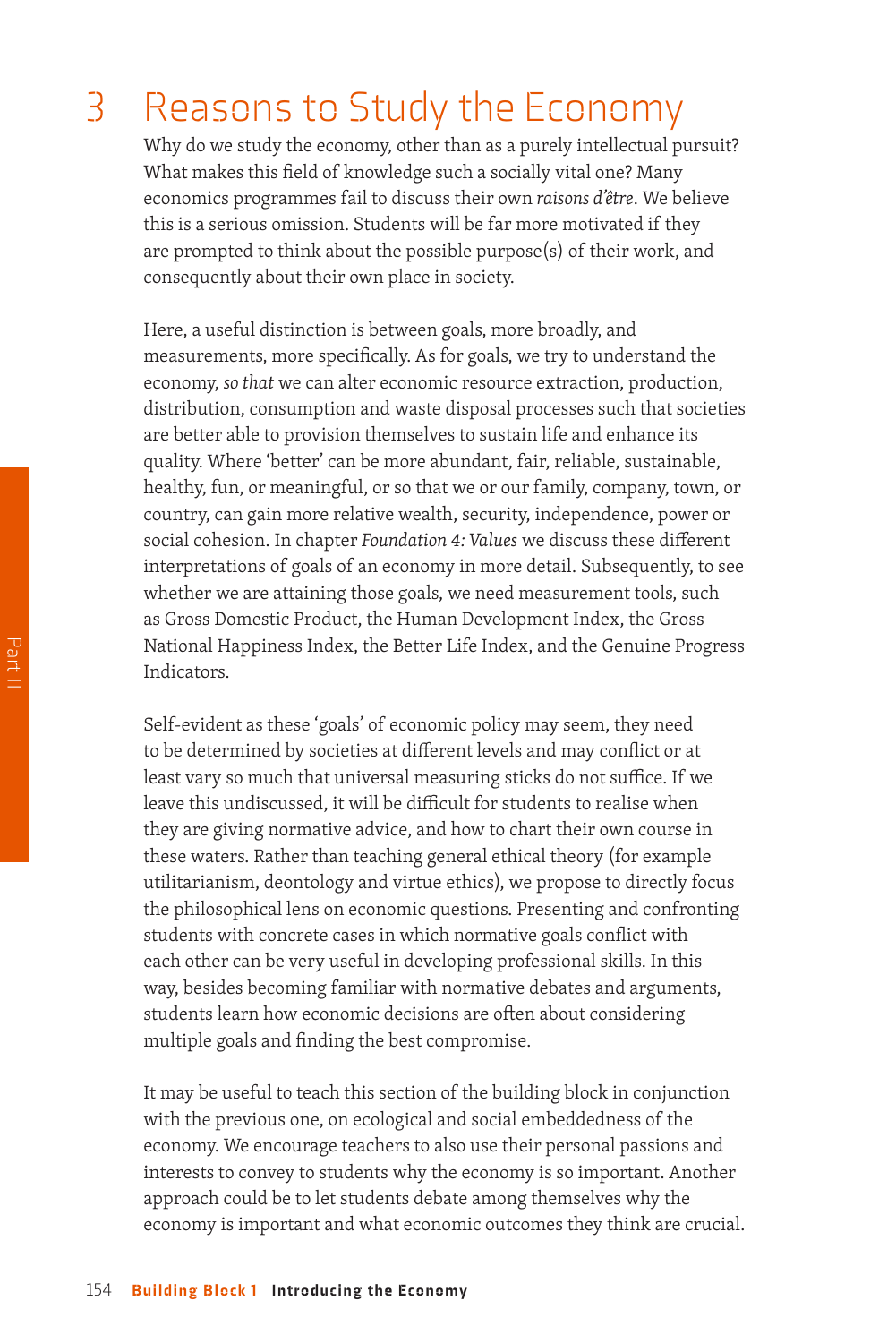It is important here to clarify the relationship between goals and measures: we need measures, but for some goals, this is trickier than for others. Monetary indicators, such as GDP and profits, have been further developed than social and ecological indicators. However, given the increasing relevance of the latter, it is important to introduce students to newly developed measurements of economic success.

The point of this building block is not to be exhaustive, showing or discussing *all* possible economic goals. Rather, it is to open students up to thinking consciously about them, to name and discuss them explicitly, and to learn to recognize (and step beyond) their personal values. For instance, deep ecology enthusiasts should learn why global competitiveness may be worth striving for, and vice versa. The textbook *Principles of economics in context* could be particularly useful to give students an idea of the different reasons why studying the economy is relevant.

# 4 The Main Current Societal Challenges

An important role for economists is to help society understand and deal with many of its most difficult challenges. While the 'goals of the economy' discussed above are more or less timeless, the challenges in this section are specific to this generation. If future generations of economists are to fulfil this role, they need to be well acquainted with these challenges. In addition, knowing the various challenges our world is facing will help motivate students to apply themselves to more theoretical material, such as research methods and the details of theory. It will give them concrete issues to which they can apply these methods and theories and also guide them in their choice of electives and their own research subjects, further into the programme.

We distinguish two major societal challenges that students should understand, which are increasingly interrelated: human wellbeing and ecological preservation. Starting with the former, many traditional economic concerns are social and still highly relevant today such as poverty and hunger. Keynes (1930) termed this *'the economic problem'*: freeing us up from material worries, to focus humanity's energies on more interesting pursuits. This *'economic problem'* goes beyond mere productivity. There are growing concerns about inequality and social polarisation, financial and economic instability, psychological and health issues, unemployment, automation, digitalisation, market concentration and concentration of political power, political anger, populism, nationalism and migration.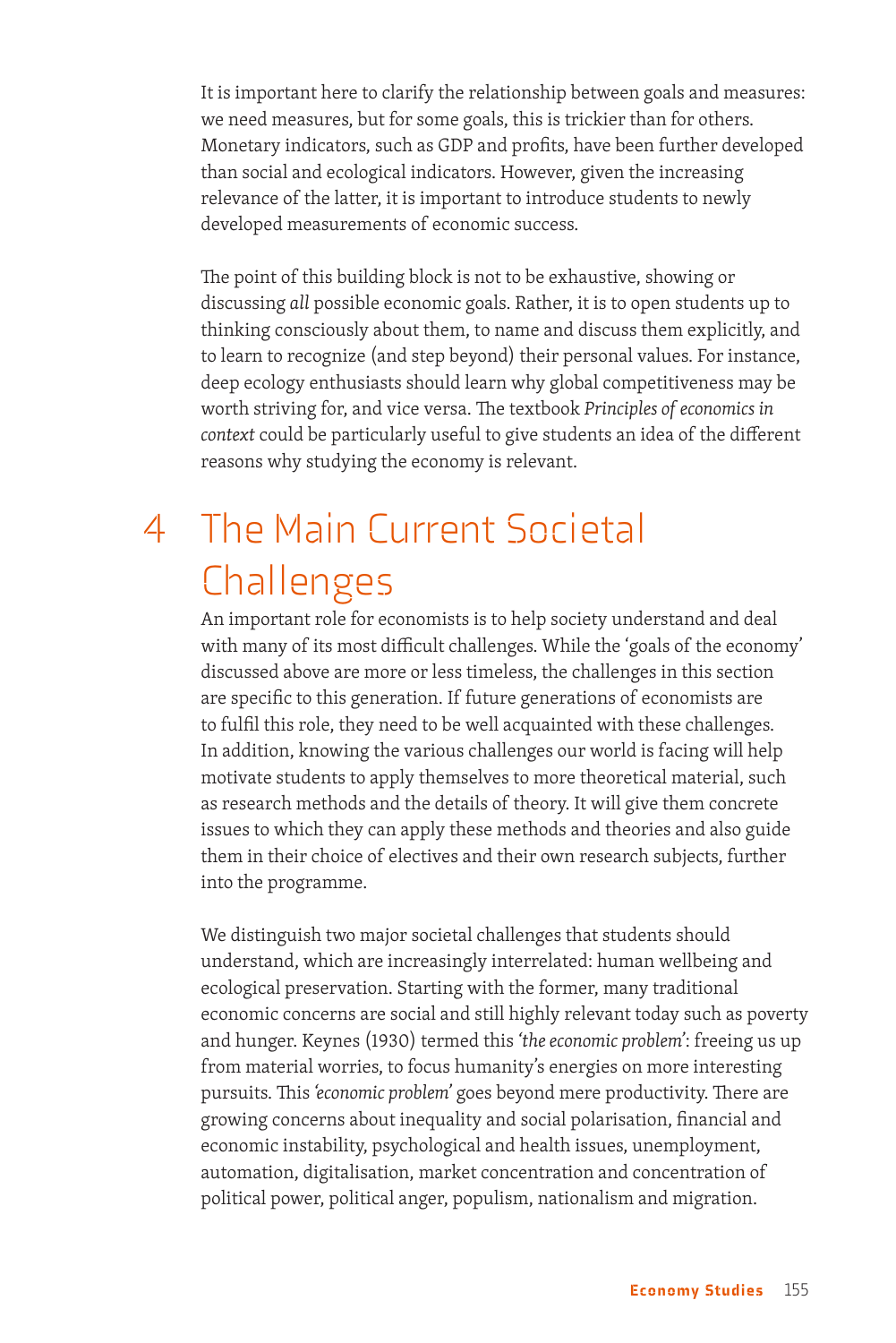The other set of challenges is ecological. According to many scientists, we live in the 'Anthropocene', a time when humanity has the power to change the physical world at a systemic scale (Lewis & Maslin, 2015). We are running an increasingly grave risk of undermining the ecological foundations of our life world. Economists need to play a large role in determining how we can prevent catastrophic climate change and slow or preferably stop the rapid destruction of biodiversity, poisoning of the oceans and so forth – problems that are caused by our increasingly powerful production technology, unceasing growth of material consumption and detrimental waste disposal. Students should have basic knowledge of such issues.

We suggest presenting a broad fact-based overview of both types of challenges: covering where the world currently stands and what the key influencing variables and uncertainties are. For this, reports, such as the *Sustainable Development Goals Reports*, *World Development Reports*, and *World Happiness Reports* could be of use, but more engaging material, such as documentaries, and materials on domestic issues can also be helpful.

We believe it is crucial to introduce students in the beginning of the programme to these issues and advise linking them to discussion on the goals and visions for the economy. Emphasis should be placed on broad and concrete knowledge of the current problems, to motivate students and to help them to put information they later acquire in context. As with other aspects of this building block, the point is not to provide a complete overview or to go far in depth, but rather to introduce students to a new way of thinking and a strand of knowledge that they can later deepen.

# 5 The Role of Economists in Society

*"… do not let us overestimate the importance of the economic problem, or sacrifice to its supposed necessities other matters of greater and more permanent significance. It should be a matter for specialists-like dentistry. If economists could manage to get themselves thought of as humble, competent people on a level with dentists, that would be splendid."*  John Maynard Keynes (1930, p. 7)

We mentioned a number of times already that economists have an important role to play in achieving the goals of the economy and dealing with the challenges of society; how do we do so? Sometimes economists seem passive commentators to the developments in the world. At other moments, they seem to be the ones calling the shots and determining the direction of actions. This started perhaps with the Physiocrats in 18th century France, and has not abated since, with the prime examples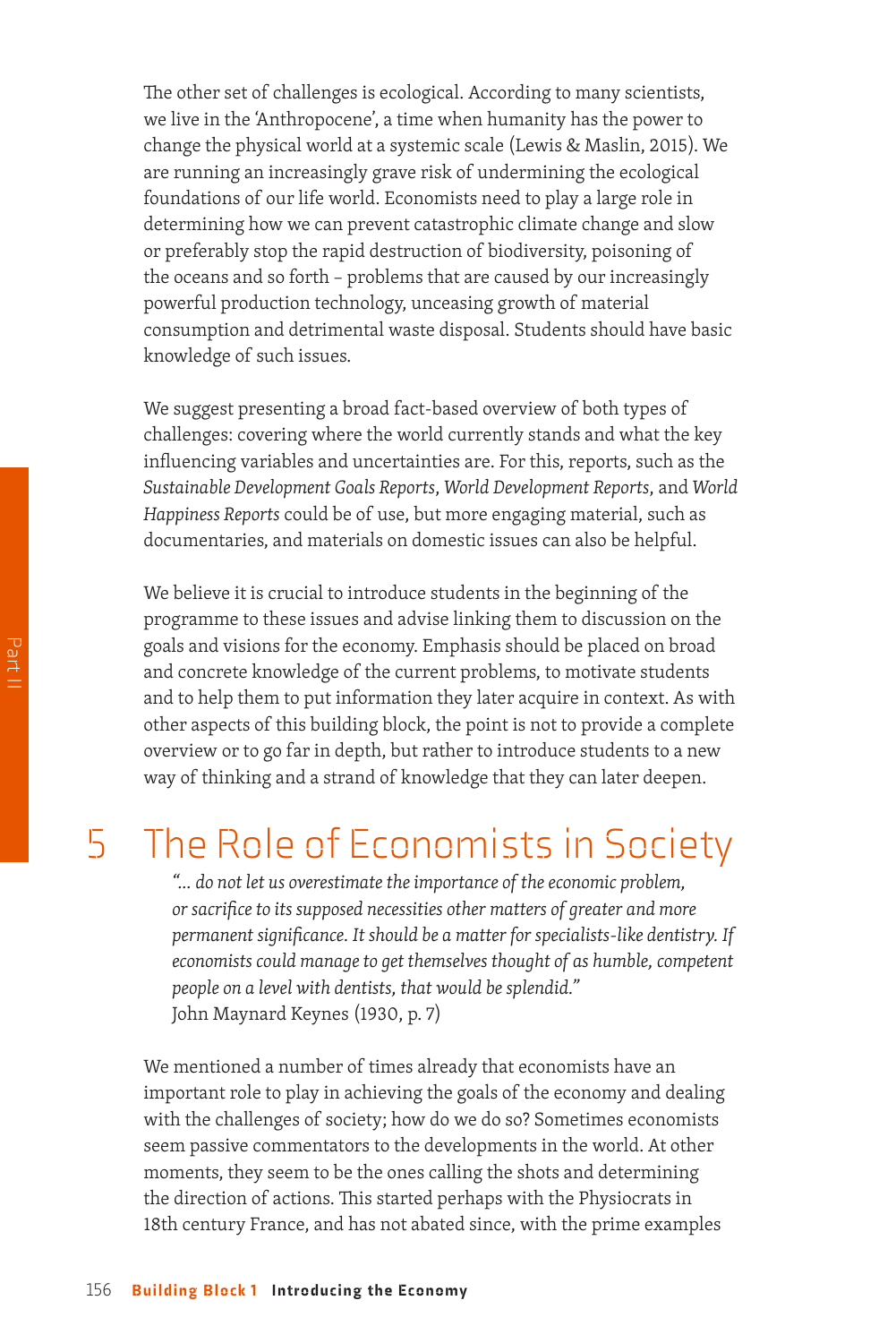being the central planners of the USSR economy and the free market zealots that led deregulations in the 1980s. While the role of economists in society is a complex and sometimes indirect one, it is clear that we are a highly influential professional group especially in today's world where economic considerations have come to determine so much of our political decision-making.

This is not to say that economists should stick to their personal square millimetre of research territory. Economists have valuable knowledge and insights and can contribute importantly to a healthy public debate and smart policy. However, there are limits to an economic understanding of the world, and limits to the amount of (social) engineering possible. Therefore, it is important that students learn early on to reflect on their societal roles as social scientists, policy makers and educators.

Humility and a focus on the real world are a crucial part of this. 97% of economics students will never go on to the finesse and accompanying modesty of detailed research work within academia, but rather become practitioners (Colander & McGoldrick, 2010; de Goede et al., 2014). This majority needs to be trained in the limitations of their perspective for when they staff many of the country's most important institutions, such as the central bank and the ministries of finance, economic and social affairs. Visiting these institutions where economists work or inviting employees for guest lectures can help provide a realistic understanding of the role of economists in the real world. A better idea of the kind of professional activities they will experience in the future also allows students to better understand the relevance of what they are being taught.

Presenting and reflecting on literature can help students deepen their understanding. This is also an excellent opportunity to encourage students to develop their essay-writing and debating skills. Below are a number of suggestions for book chapters and papers which could form the readings for such exercises.